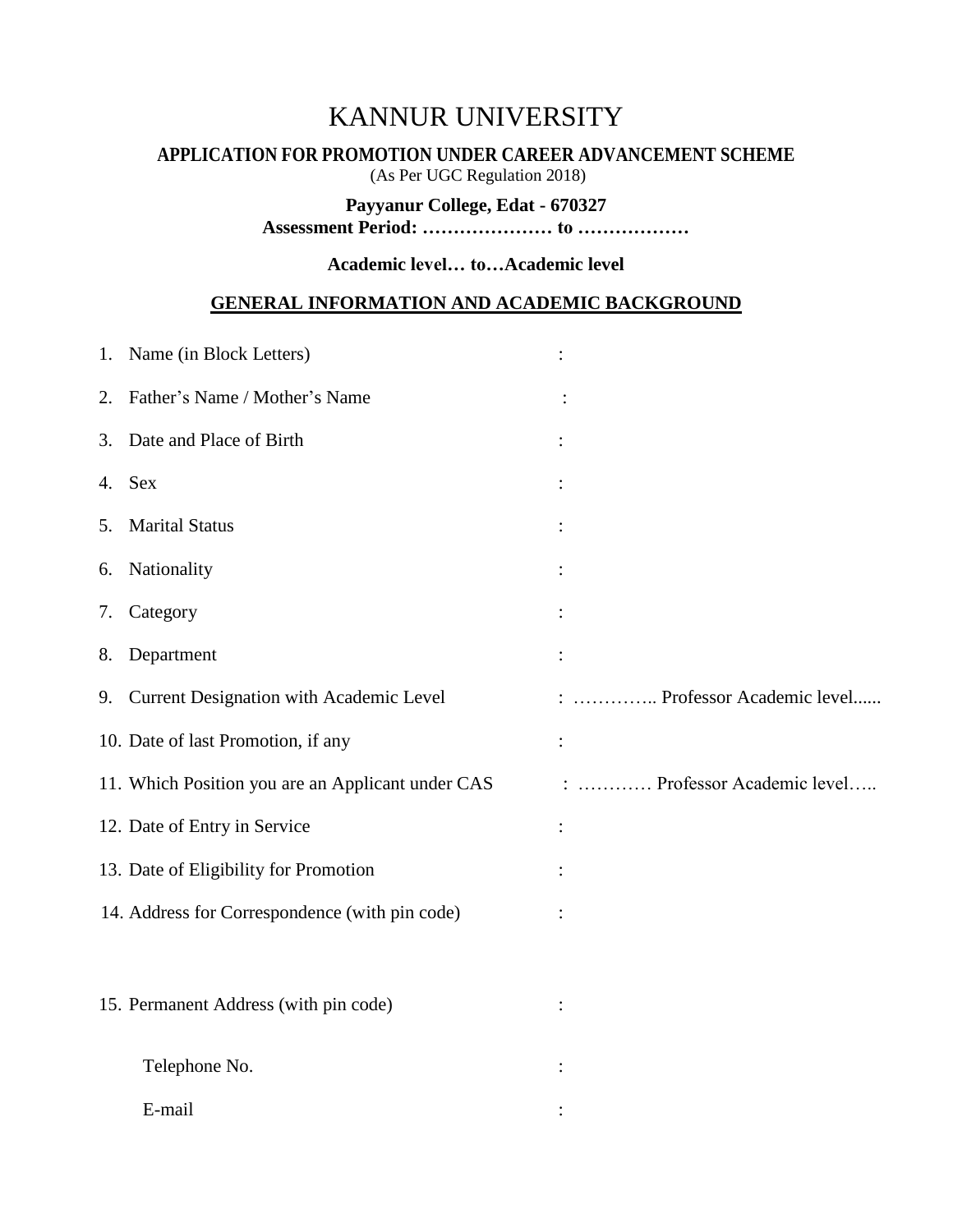## 16. **Academic Qualifications**

| <b>Examination</b> /<br><b>Certificate/Degree</b> | Name of the Board/ University | Year of<br>Passing | % of Marks<br><b>Obtained</b> | Division/Class/<br>Grade | Subject |
|---------------------------------------------------|-------------------------------|--------------------|-------------------------------|--------------------------|---------|
|                                                   |                               |                    |                               |                          |         |
|                                                   |                               |                    |                               |                          |         |
|                                                   |                               |                    |                               |                          |         |
|                                                   |                               |                    |                               |                          |         |
|                                                   |                               |                    |                               |                          |         |

#### **A. Class X / Metric till Post Graduation**

#### **B. Research Degree (s) :**

| <b>Degree</b> | $\sim$<br><b>University</b> | Subject | <b>Title of Dissertation / Thesis</b> | Date of Award |
|---------------|-----------------------------|---------|---------------------------------------|---------------|
|               |                             |         |                                       |               |
|               |                             |         |                                       |               |
|               |                             |         |                                       |               |
|               |                             |         |                                       |               |
|               |                             |         |                                       |               |

#### 17. **Appointments held prior to joining this University, if any :**

| <b>Designation</b> | Name of<br><b>Employer</b> | <b>Essential</b><br>Oualification<br>for the post | Nature of appointment<br>(Regular/Temporary) | Date of<br>Joining | Date of<br>Leaving | <b>Salary</b><br>with<br>Grade | <b>Reason</b><br>for<br>leaving |
|--------------------|----------------------------|---------------------------------------------------|----------------------------------------------|--------------------|--------------------|--------------------------------|---------------------------------|
|                    |                            |                                                   |                                              |                    |                    |                                |                                 |
|                    |                            |                                                   |                                              |                    |                    |                                |                                 |

#### 18. **Posts held after appointment at the University :**

| <b>Designation</b> | <b>Department</b> | <b>Essential</b><br>Oualification<br>for the post | Nature of appointment<br>(Regular/Temporary) | Date of<br>Joining | Date of<br>Leaving | Pay Scale/<br>Grade |
|--------------------|-------------------|---------------------------------------------------|----------------------------------------------|--------------------|--------------------|---------------------|
|                    |                   |                                                   |                                              |                    |                    |                     |
|                    |                   |                                                   |                                              |                    |                    |                     |

## 19. **Period of teaching experience**

P.G. Classes (in Years) :

- U.G. Classes (in Years) :
- 20. Research Experience excluding years spent for M. Phil. / Ph.D. (in Years) :
- 21. Field (s) of Specialization under the Subject/Discipline

(a)

(b)